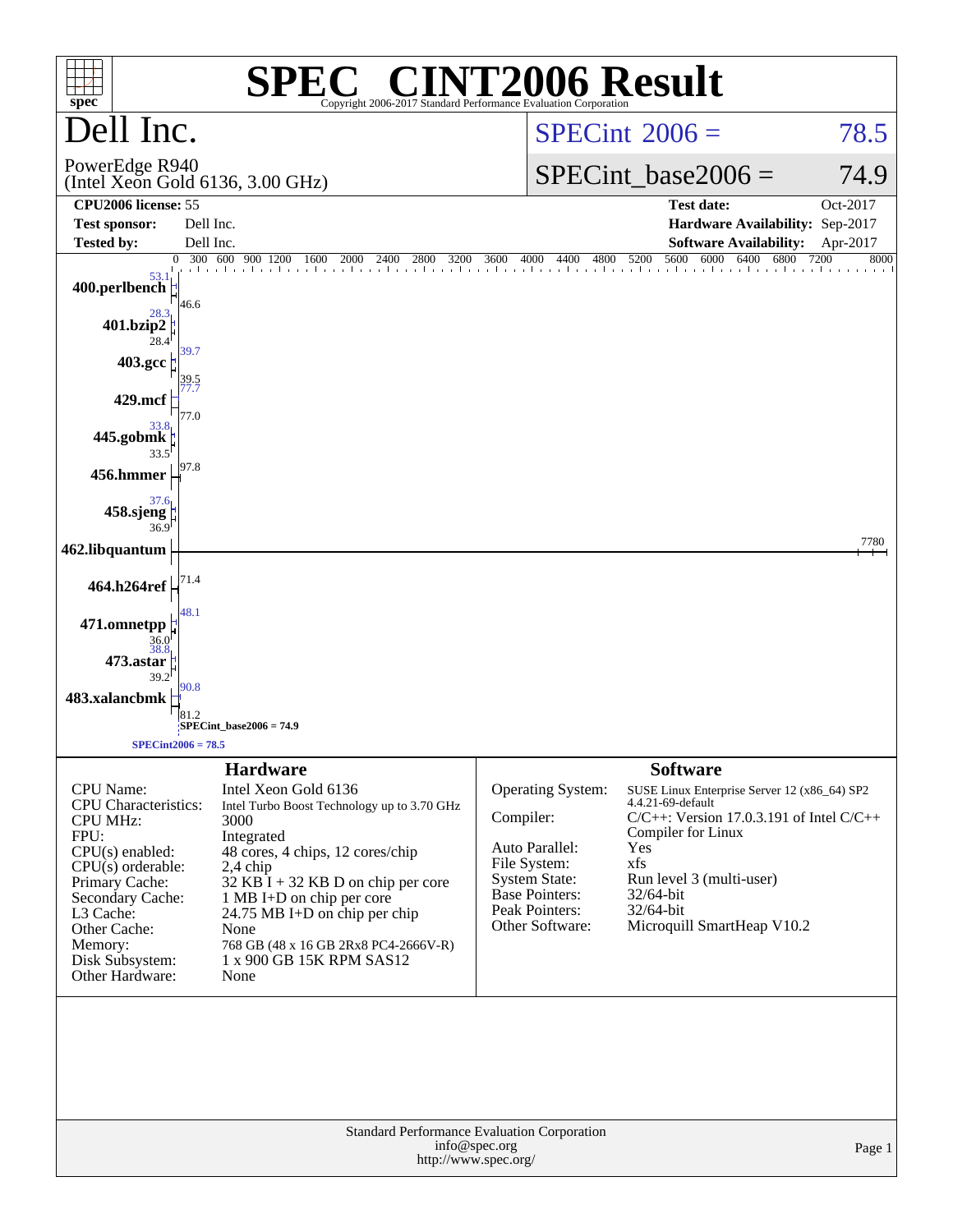

# Dell Inc.

## $SPECint2006 = 78.5$  $SPECint2006 = 78.5$

PowerEdge R940

(Intel Xeon Gold 6136, 3.00 GHz)

SPECint base2006 =  $74.9$ 

**[CPU2006 license:](http://www.spec.org/auto/cpu2006/Docs/result-fields.html#CPU2006license)** 55 **[Test date:](http://www.spec.org/auto/cpu2006/Docs/result-fields.html#Testdate)** Oct-2017 **[Test sponsor:](http://www.spec.org/auto/cpu2006/Docs/result-fields.html#Testsponsor)** Dell Inc. **[Hardware Availability:](http://www.spec.org/auto/cpu2006/Docs/result-fields.html#HardwareAvailability)** Sep-2017 **[Tested by:](http://www.spec.org/auto/cpu2006/Docs/result-fields.html#Testedby)** Dell Inc. **[Software Availability:](http://www.spec.org/auto/cpu2006/Docs/result-fields.html#SoftwareAvailability)** Apr-2017

### **[Results Table](http://www.spec.org/auto/cpu2006/Docs/result-fields.html#ResultsTable)**

|                                                                                                                                                                                                                                                                                                                                              | <b>Base</b>    |       |                |       |                |             |                | <b>Peak</b>  |                |              |                |              |  |
|----------------------------------------------------------------------------------------------------------------------------------------------------------------------------------------------------------------------------------------------------------------------------------------------------------------------------------------------|----------------|-------|----------------|-------|----------------|-------------|----------------|--------------|----------------|--------------|----------------|--------------|--|
| <b>Benchmark</b>                                                                                                                                                                                                                                                                                                                             | <b>Seconds</b> | Ratio | <b>Seconds</b> | Ratio | <b>Seconds</b> | Ratio       | <b>Seconds</b> | <b>Ratio</b> | <b>Seconds</b> | <b>Ratio</b> | <b>Seconds</b> | <b>Ratio</b> |  |
| 400.perlbench                                                                                                                                                                                                                                                                                                                                | 208            | 46.9  | 210            | 46.6  | 212            | 46.1        | 184            | 53.0         | 184            | 53.1         | 184            | 53.2         |  |
| 401.bzip2                                                                                                                                                                                                                                                                                                                                    | 339            | 28.4  | 340            | 28.4  | 341            | 28.3        | 340            | 28.3         | 340            | 28.4         | 341            | 28.3         |  |
| $403.\mathrm{gcc}$                                                                                                                                                                                                                                                                                                                           | 204            | 39.4  | 204            | 39.5  | 204            | <u>39.5</u> | 201            | 40.0         | 203            | <u>39.7</u>  | 204            | 39.5         |  |
| $429$ .mcf                                                                                                                                                                                                                                                                                                                                   | 118            | 77.0  | 119            | 76.9  | 117            | 77.8        | 118            | 77.2         | 117            | 77.7         | 116            | 78.3         |  |
| $445$ .gobmk                                                                                                                                                                                                                                                                                                                                 | 313            | 33.5  | 313            | 33.5  | 311            | 33.7        | 310            | 33.8         | 310            | 33.9         | 310            | 33.8         |  |
| 456.hmmer                                                                                                                                                                                                                                                                                                                                    | 95.3           | 97.9  | 95.4           | 97.8  | 95.5           | 97.7        | 95.3           | 97.9         | 95.4           | 97.8         | 95.5           | 97.7         |  |
| $458$ .sjeng                                                                                                                                                                                                                                                                                                                                 | 328            | 36.9  | 327            | 37.0  | 328            | 36.9        | 322            | 37.6         | 321            | 37.6         | 322            | 37.6         |  |
| 462.libquantum                                                                                                                                                                                                                                                                                                                               | 2.66           | 7780  | 2.72           | 7610  | 2.61           | 7940        | 2.66           | 7780         | 2.72           | 7610         | 2.61           | 7940         |  |
| 464.h264ref                                                                                                                                                                                                                                                                                                                                  | 310            | 71.4  | 310            | 71.4  | 309            | 71.7        | 310            | 71.4         | 310            | 71.4         | 309            | 71.7         |  |
| 471.omnetpp                                                                                                                                                                                                                                                                                                                                  | 174            | 36.0  | 172            | 36.3  | 176            | 35.5        | 131            | 47.8         | 130            | 48.1         | 129            | 48.6         |  |
| $473$ . astar                                                                                                                                                                                                                                                                                                                                | 179            | 39.2  | 179            | 39.3  | 179            | 39.2        | 181            | 38.8         | 181            | 38.8         | 180            | 39.0         |  |
| 483.xalancbmk                                                                                                                                                                                                                                                                                                                                | 82.5           | 83.6  | 85.7           | 80.5  | 85.0           | 81.2        | 75.8           | 91.1         | 76.2           | 90.6         | 76.0           | 90.8         |  |
| the alleged and the two contributions of the contributions of the contribution of the contribution of the contribution of the contribution of the contribution of the contribution of the contribution of the contribution of<br>$\mathbf{D}$ . $\mathbf{1}$<br>and a final formula and a final formula of the<br>$\mathbf{D}$ $\mathbf{11}$ |                |       |                |       |                |             |                |              |                |              |                |              |  |

Results appear in the [order in which they were run.](http://www.spec.org/auto/cpu2006/Docs/result-fields.html#RunOrder) Bold underlined text [indicates a median measurement.](http://www.spec.org/auto/cpu2006/Docs/result-fields.html#Median)

### **[Submit Notes](http://www.spec.org/auto/cpu2006/Docs/result-fields.html#SubmitNotes)**

The config file option 'submit' was used.

### **[Operating System Notes](http://www.spec.org/auto/cpu2006/Docs/result-fields.html#OperatingSystemNotes)**

Stack size set to unlimited using "ulimit -s unlimited"

### **[Platform Notes](http://www.spec.org/auto/cpu2006/Docs/result-fields.html#PlatformNotes)**

 BIOS settings: Logical Processor Disabled Virtualization Technology Disabled Sub NUMA Cluster Disabled System Profile set to Custom CPU Performance set to Maximum Performance C1E Disabled C States set to Autonomous Uncore Frequency set to Dynamic Memory Patrol Scrub Disabled Energy Efficiency Policy set to Performance CPU Interconnect Bus Link Power Management Disabled PCI ASPM L1 Link Power Management Disabled Sysinfo program /home/cpu2006/config/sysinfo.rev6993 Revision 6993 of 2015-11-06 (b5e8d4b4eb51ed28d7f98696cbe290c1) running on linux-r3h9 Fri Oct 20 09:33:59 2017

 This section contains SUT (System Under Test) info as seen by some common utilities. To remove or add to this section, see:<br>Continued on next page

> Standard Performance Evaluation Corporation [info@spec.org](mailto:info@spec.org) <http://www.spec.org/>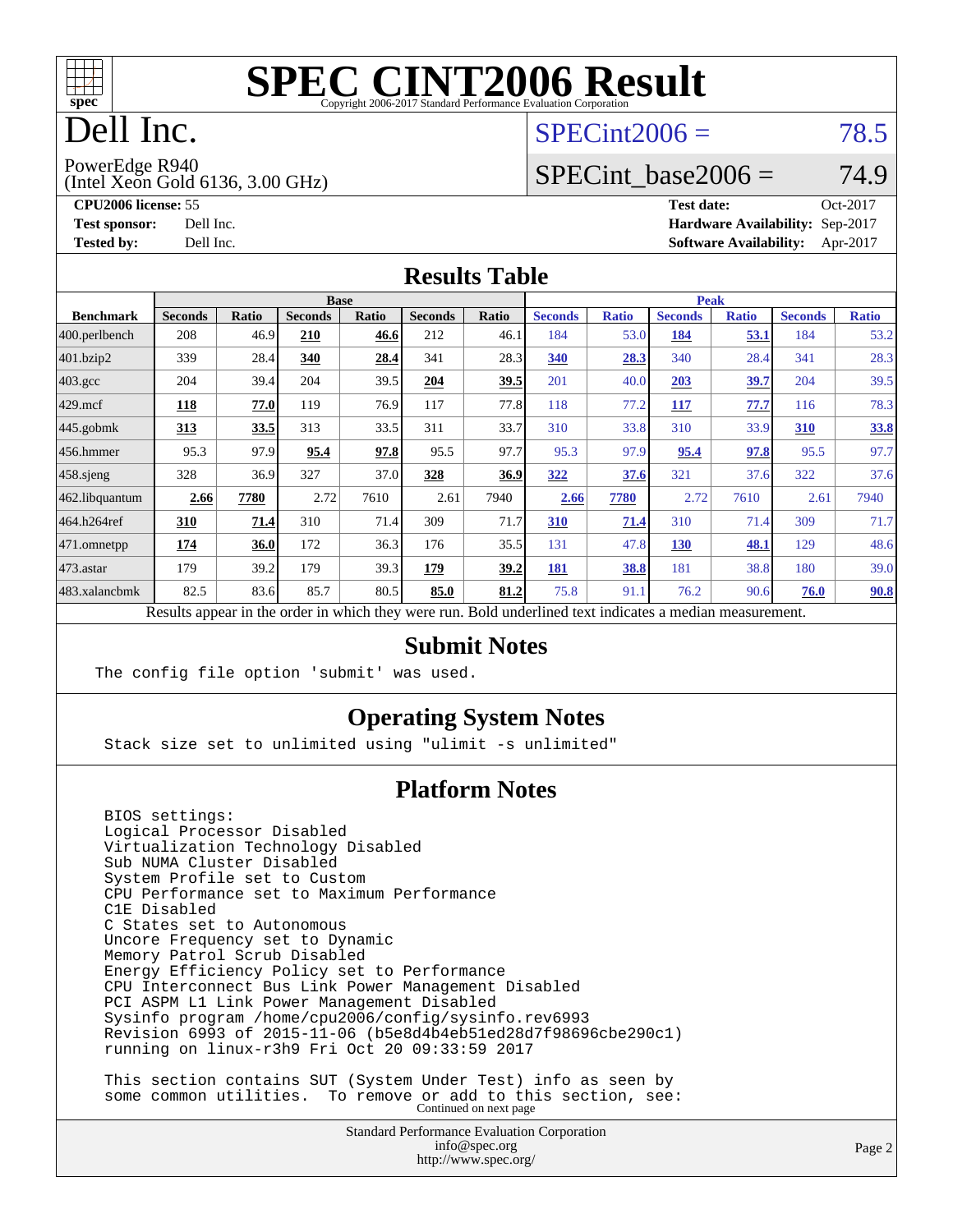

### **[SPEC CINT2006 Result](http://www.spec.org/auto/cpu2006/Docs/result-fields.html#SPECCINT2006Result)** Copyright 2006-2017 Standard Performance Evaluation Corporation

 $SPECint2006 = 78.5$  $SPECint2006 = 78.5$ 

Page 3

(Intel Xeon Gold 6136, 3.00 GHz) PowerEdge R940

SPECint base2006 =  $74.9$ 

Dell Inc.

**[CPU2006 license:](http://www.spec.org/auto/cpu2006/Docs/result-fields.html#CPU2006license)** 55 **[Test date:](http://www.spec.org/auto/cpu2006/Docs/result-fields.html#Testdate)** Oct-2017 **[Test sponsor:](http://www.spec.org/auto/cpu2006/Docs/result-fields.html#Testsponsor)** Dell Inc. **[Hardware Availability:](http://www.spec.org/auto/cpu2006/Docs/result-fields.html#HardwareAvailability)** Sep-2017 **[Tested by:](http://www.spec.org/auto/cpu2006/Docs/result-fields.html#Testedby)** Dell Inc. **[Software Availability:](http://www.spec.org/auto/cpu2006/Docs/result-fields.html#SoftwareAvailability)** Apr-2017

### **[Platform Notes \(Continued\)](http://www.spec.org/auto/cpu2006/Docs/result-fields.html#PlatformNotes)**

 <http://www.spec.org/cpu2006/Docs/config.html#sysinfo> From /proc/cpuinfo model name : Intel(R) Xeon(R) Gold 6136 CPU @ 3.00GHz 4 "physical id"s (chips) 48 "processors" cores, siblings (Caution: counting these is hw and system dependent. The following excerpts from /proc/cpuinfo might not be reliable. Use with caution.) cpu cores : 12<br>siblings : 12 siblings physical 0: cores 0 1 2 3 4 9 10 16 18 19 25 26 physical 1: cores 0 3 4 5 6 7 16 18 19 20 21 22 physical 2: cores 0 1 2 3 4 9 10 16 18 19 25 26 physical 3: cores 0 3 4 5 6 7 16 18 19 20 21 22 cache size : 25344 KB From /proc/meminfo MemTotal: 791225344 kB<br>HugePages Total: 0 HugePages\_Total: 0<br>Hugepagesize: 2048 kB Hugepagesize: /usr/bin/lsb\_release -d SUSE Linux Enterprise Server 12 SP2 From /etc/\*release\* /etc/\*version\* SuSE-release:

Standard Performance Evaluation Corporation [info@spec.org](mailto:info@spec.org) SUSE Linux Enterprise Server 12 (x86\_64) VERSION = 12 PATCHLEVEL = 2 # This file is deprecated and will be removed in a future service pack or release. # Please check /etc/os-release for details about this release. os-release: NAME="SLES" VERSION="12-SP2" VERSION\_ID="12.2" PRETTY\_NAME="SUSE Linux Enterprise Server 12 SP2" ID="sles" ANSI\_COLOR="0;32" CPE\_NAME="cpe:/o:suse:sles:12:sp2" uname -a: Linux linux-r3h9 4.4.21-69-default #1 SMP Tue Oct 25 10:58:20 UTC 2016 (9464f67) x86\_64 x86\_64 x86\_64 GNU/Linux run-level 3 Oct 20 09:33 SPEC is set to: /home/cpu2006<br>Filesystem Type Size Used Avail Use% Mounted on /dev/sda4 xfs 796G 17G 779G 3% /home Additional information from dmidecode: Continued on next page

<http://www.spec.org/>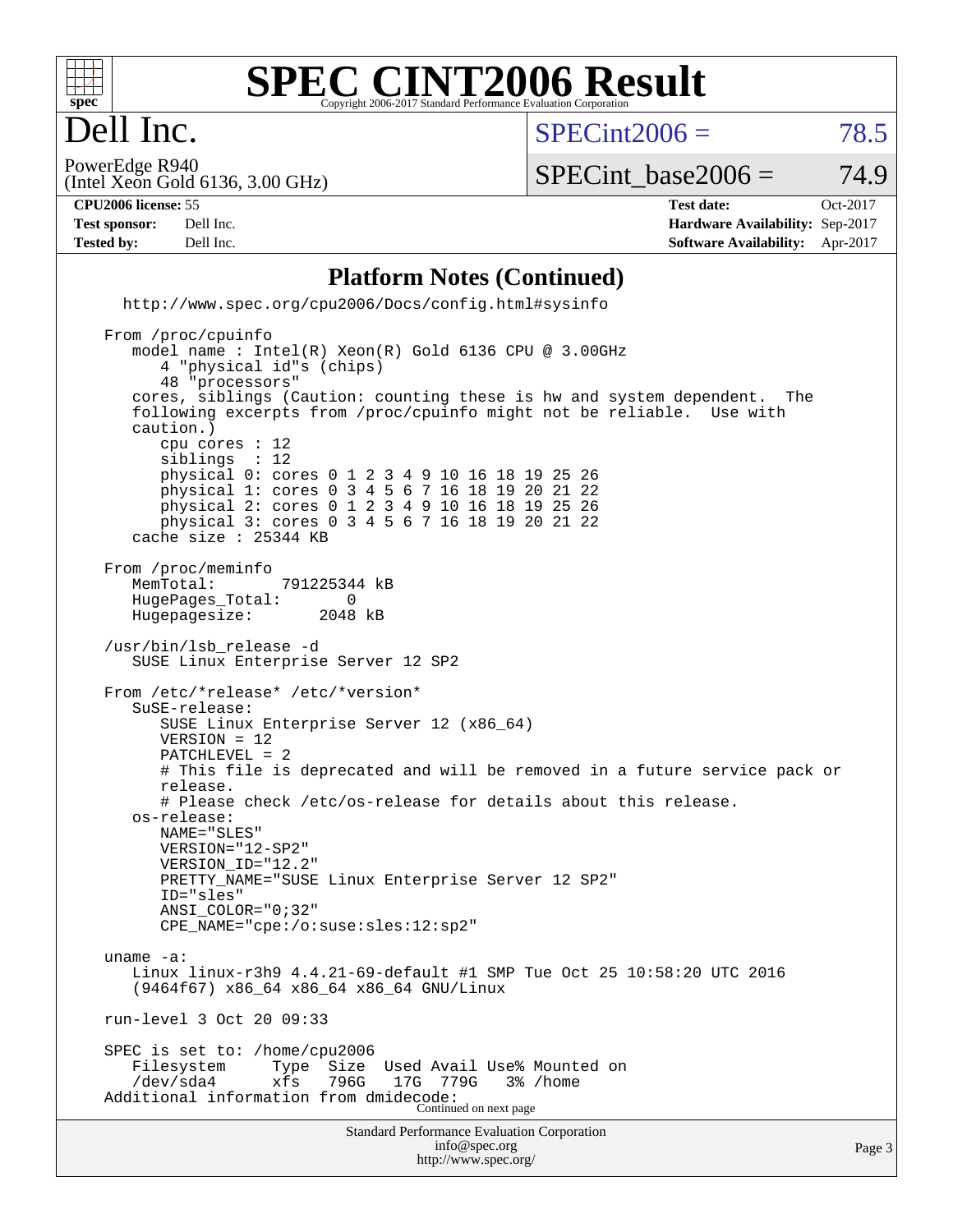

# Dell Inc.

 $SPECint2006 = 78.5$  $SPECint2006 = 78.5$ 

(Intel Xeon Gold 6136, 3.00 GHz) PowerEdge R940

SPECint base2006 =  $74.9$ 

**[CPU2006 license:](http://www.spec.org/auto/cpu2006/Docs/result-fields.html#CPU2006license)** 55 **[Test date:](http://www.spec.org/auto/cpu2006/Docs/result-fields.html#Testdate)** Oct-2017 **[Test sponsor:](http://www.spec.org/auto/cpu2006/Docs/result-fields.html#Testsponsor)** Dell Inc. **[Hardware Availability:](http://www.spec.org/auto/cpu2006/Docs/result-fields.html#HardwareAvailability)** Sep-2017 **[Tested by:](http://www.spec.org/auto/cpu2006/Docs/result-fields.html#Testedby)** Dell Inc. **[Software Availability:](http://www.spec.org/auto/cpu2006/Docs/result-fields.html#SoftwareAvailability)** Apr-2017

### **[Platform Notes \(Continued\)](http://www.spec.org/auto/cpu2006/Docs/result-fields.html#PlatformNotes)**

 Warning: Use caution when you interpret this section. The 'dmidecode' program reads system data which is "intended to allow hardware to be accurately determined", but the intent may not be met, as there are frequent changes to hardware, firmware, and the "DMTF SMBIOS" standard.

 BIOS Dell Inc. 1.1.7 08/10/2017 Memory: 13x 00AD00B300AD HMA82GR7AFR8N-VK 16 GB 2 rank 2666 MHz 35x 00CE063200CE M393A2K43BB1-CTD 16 GB 2 rank 2666 MHz

(End of data from sysinfo program)

### **[General Notes](http://www.spec.org/auto/cpu2006/Docs/result-fields.html#GeneralNotes)**

Environment variables set by runspec before the start of the run: KMP AFFINITY = "granularity=fine, compact" LD\_LIBRARY\_PATH = "/home/cpu2006/lib/ia32:/home/cpu2006/lib/intel64:/home/cpu2006/sh10.2" OMP NUM THREADS = "48"

 Binaries compiled on a system with 1x Intel Core i7-4790 CPU + 32GB RAM memory using Redhat Enterprise Linux 7.2 Transparent Huge Pages enabled by default. Filesystem page cache cleared with: shell invocation of 'sync; echo 3 > /proc/sys/vm/drop\_caches' prior to run

# **[Base Compiler Invocation](http://www.spec.org/auto/cpu2006/Docs/result-fields.html#BaseCompilerInvocation)**

[C benchmarks](http://www.spec.org/auto/cpu2006/Docs/result-fields.html#Cbenchmarks): [icc -m64](http://www.spec.org/cpu2006/results/res2017q4/cpu2006-20171114-50551.flags.html#user_CCbase_intel_icc_64bit_bda6cc9af1fdbb0edc3795bac97ada53)

[C++ benchmarks:](http://www.spec.org/auto/cpu2006/Docs/result-fields.html#CXXbenchmarks) [icpc -m64](http://www.spec.org/cpu2006/results/res2017q4/cpu2006-20171114-50551.flags.html#user_CXXbase_intel_icpc_64bit_fc66a5337ce925472a5c54ad6a0de310)

# **[Base Portability Flags](http://www.spec.org/auto/cpu2006/Docs/result-fields.html#BasePortabilityFlags)**

|  | 401.bzip2: -DSPEC_CPU_LP64<br>403.gcc: -DSPEC_CPU_LP64<br>429.mcf: -DSPEC CPU LP64<br>445.gobmk: -DSPEC_CPU_LP64<br>456.hmmer: - DSPEC CPU LP64<br>458.sjeng: -DSPEC_CPU_LP64<br>464.h264ref: -DSPEC_CPU_LP64<br>471.omnetpp: -DSPEC_CPU_LP64 | 400.perlbench: -DSPEC_CPU_LP64 -DSPEC_CPU_LINUX_X64<br>462.libquantum: - DSPEC_CPU_LP64 - DSPEC_CPU_LINUX |
|--|-----------------------------------------------------------------------------------------------------------------------------------------------------------------------------------------------------------------------------------------------|-----------------------------------------------------------------------------------------------------------|

Continued on next page

Standard Performance Evaluation Corporation [info@spec.org](mailto:info@spec.org) <http://www.spec.org/>

Page 4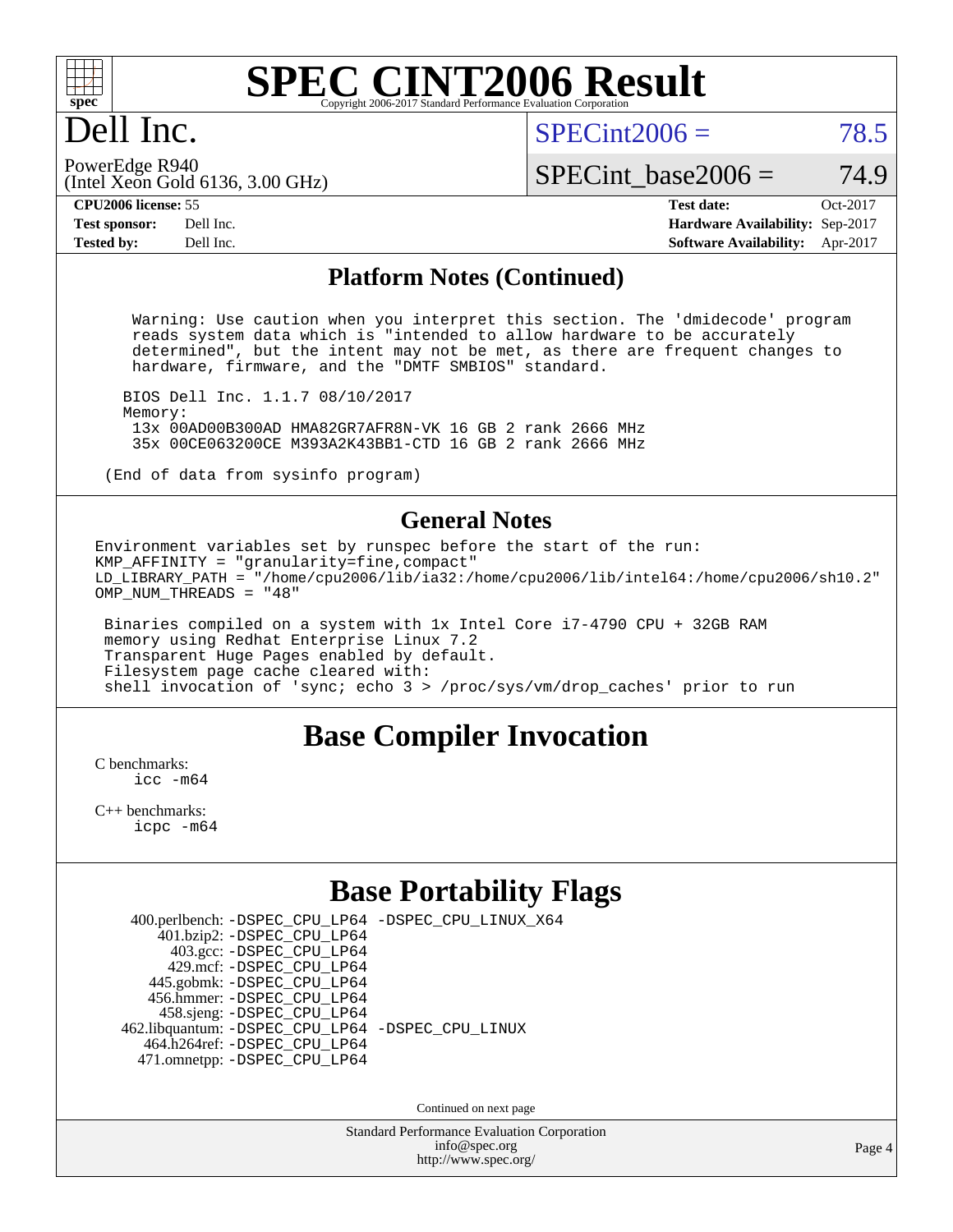

# Dell Inc.

 $SPECint2006 = 78.5$  $SPECint2006 = 78.5$ 

(Intel Xeon Gold 6136, 3.00 GHz) PowerEdge R940

SPECint base2006 =  $74.9$ 

**[CPU2006 license:](http://www.spec.org/auto/cpu2006/Docs/result-fields.html#CPU2006license)** 55 **[Test date:](http://www.spec.org/auto/cpu2006/Docs/result-fields.html#Testdate)** Oct-2017 **[Test sponsor:](http://www.spec.org/auto/cpu2006/Docs/result-fields.html#Testsponsor)** Dell Inc. **[Hardware Availability:](http://www.spec.org/auto/cpu2006/Docs/result-fields.html#HardwareAvailability)** Sep-2017 **[Tested by:](http://www.spec.org/auto/cpu2006/Docs/result-fields.html#Testedby)** Dell Inc. **[Software Availability:](http://www.spec.org/auto/cpu2006/Docs/result-fields.html#SoftwareAvailability)** Apr-2017

# **[Base Portability Flags \(Continued\)](http://www.spec.org/auto/cpu2006/Docs/result-fields.html#BasePortabilityFlags)**

473.astar: [-DSPEC\\_CPU\\_LP64](http://www.spec.org/cpu2006/results/res2017q4/cpu2006-20171114-50551.flags.html#suite_basePORTABILITY473_astar_DSPEC_CPU_LP64)

483.xalancbmk: [-DSPEC\\_CPU\\_LP64](http://www.spec.org/cpu2006/results/res2017q4/cpu2006-20171114-50551.flags.html#suite_basePORTABILITY483_xalancbmk_DSPEC_CPU_LP64) [-DSPEC\\_CPU\\_LINUX](http://www.spec.org/cpu2006/results/res2017q4/cpu2006-20171114-50551.flags.html#b483.xalancbmk_baseCXXPORTABILITY_DSPEC_CPU_LINUX)

## **[Base Optimization Flags](http://www.spec.org/auto/cpu2006/Docs/result-fields.html#BaseOptimizationFlags)**

[C benchmarks](http://www.spec.org/auto/cpu2006/Docs/result-fields.html#Cbenchmarks):

[-xCORE-AVX2](http://www.spec.org/cpu2006/results/res2017q4/cpu2006-20171114-50551.flags.html#user_CCbase_f-xCORE-AVX2) [-ipo](http://www.spec.org/cpu2006/results/res2017q4/cpu2006-20171114-50551.flags.html#user_CCbase_f-ipo) [-O3](http://www.spec.org/cpu2006/results/res2017q4/cpu2006-20171114-50551.flags.html#user_CCbase_f-O3) [-no-prec-div](http://www.spec.org/cpu2006/results/res2017q4/cpu2006-20171114-50551.flags.html#user_CCbase_f-no-prec-div) [-parallel](http://www.spec.org/cpu2006/results/res2017q4/cpu2006-20171114-50551.flags.html#user_CCbase_f-parallel) [-qopt-prefetch](http://www.spec.org/cpu2006/results/res2017q4/cpu2006-20171114-50551.flags.html#user_CCbase_f-qopt-prefetch) [-auto-p32](http://www.spec.org/cpu2006/results/res2017q4/cpu2006-20171114-50551.flags.html#user_CCbase_f-auto-p32)

[C++ benchmarks:](http://www.spec.org/auto/cpu2006/Docs/result-fields.html#CXXbenchmarks)

[-xCORE-AVX2](http://www.spec.org/cpu2006/results/res2017q4/cpu2006-20171114-50551.flags.html#user_CXXbase_f-xCORE-AVX2) [-ipo](http://www.spec.org/cpu2006/results/res2017q4/cpu2006-20171114-50551.flags.html#user_CXXbase_f-ipo) [-O3](http://www.spec.org/cpu2006/results/res2017q4/cpu2006-20171114-50551.flags.html#user_CXXbase_f-O3) [-no-prec-div](http://www.spec.org/cpu2006/results/res2017q4/cpu2006-20171114-50551.flags.html#user_CXXbase_f-no-prec-div) [-qopt-prefetch](http://www.spec.org/cpu2006/results/res2017q4/cpu2006-20171114-50551.flags.html#user_CXXbase_f-qopt-prefetch) [-auto-p32](http://www.spec.org/cpu2006/results/res2017q4/cpu2006-20171114-50551.flags.html#user_CXXbase_f-auto-p32) [-Wl,-z,muldefs](http://www.spec.org/cpu2006/results/res2017q4/cpu2006-20171114-50551.flags.html#user_CXXbase_link_force_multiple1_74079c344b956b9658436fd1b6dd3a8a) [-L/sh10.2 -lsmartheap64](http://www.spec.org/cpu2006/results/res2017q4/cpu2006-20171114-50551.flags.html#user_CXXbase_SmartHeap64_63911d860fc08c15fa1d5bf319b9d8d5)

# **[Base Other Flags](http://www.spec.org/auto/cpu2006/Docs/result-fields.html#BaseOtherFlags)**

[C benchmarks](http://www.spec.org/auto/cpu2006/Docs/result-fields.html#Cbenchmarks):

403.gcc: [-Dalloca=\\_alloca](http://www.spec.org/cpu2006/results/res2017q4/cpu2006-20171114-50551.flags.html#b403.gcc_baseEXTRA_CFLAGS_Dalloca_be3056838c12de2578596ca5467af7f3)

## **[Peak Compiler Invocation](http://www.spec.org/auto/cpu2006/Docs/result-fields.html#PeakCompilerInvocation)**

[C benchmarks \(except as noted below\)](http://www.spec.org/auto/cpu2006/Docs/result-fields.html#Cbenchmarksexceptasnotedbelow):

[icc -m64](http://www.spec.org/cpu2006/results/res2017q4/cpu2006-20171114-50551.flags.html#user_CCpeak_intel_icc_64bit_bda6cc9af1fdbb0edc3795bac97ada53)

400.perlbench: [icc -m32 -L/opt/intel/compilers\\_and\\_libraries\\_2017/linux/lib/ia32](http://www.spec.org/cpu2006/results/res2017q4/cpu2006-20171114-50551.flags.html#user_peakCCLD400_perlbench_intel_icc_c29f3ff5a7ed067b11e4ec10a03f03ae)

445.gobmk: [icc -m32 -L/opt/intel/compilers\\_and\\_libraries\\_2017/linux/lib/ia32](http://www.spec.org/cpu2006/results/res2017q4/cpu2006-20171114-50551.flags.html#user_peakCCLD445_gobmk_intel_icc_c29f3ff5a7ed067b11e4ec10a03f03ae)

[C++ benchmarks \(except as noted below\):](http://www.spec.org/auto/cpu2006/Docs/result-fields.html#CXXbenchmarksexceptasnotedbelow) [icc -m32 -L/opt/intel/compilers\\_and\\_libraries\\_2017/linux/lib/ia32](http://www.spec.org/cpu2006/results/res2017q4/cpu2006-20171114-50551.flags.html#user_CXXpeak_intel_icc_c29f3ff5a7ed067b11e4ec10a03f03ae)

473.astar: [icpc -m64](http://www.spec.org/cpu2006/results/res2017q4/cpu2006-20171114-50551.flags.html#user_peakCXXLD473_astar_intel_icpc_64bit_fc66a5337ce925472a5c54ad6a0de310)

### **[Peak Portability Flags](http://www.spec.org/auto/cpu2006/Docs/result-fields.html#PeakPortabilityFlags)**

 400.perlbench: [-D\\_FILE\\_OFFSET\\_BITS=64](http://www.spec.org/cpu2006/results/res2017q4/cpu2006-20171114-50551.flags.html#user_peakPORTABILITY400_perlbench_file_offset_bits_64_438cf9856305ebd76870a2c6dc2689ab) [-DSPEC\\_CPU\\_LINUX\\_IA32](http://www.spec.org/cpu2006/results/res2017q4/cpu2006-20171114-50551.flags.html#b400.perlbench_peakCPORTABILITY_DSPEC_CPU_LINUX_IA32) 401.bzip2: [-DSPEC\\_CPU\\_LP64](http://www.spec.org/cpu2006/results/res2017q4/cpu2006-20171114-50551.flags.html#suite_peakPORTABILITY401_bzip2_DSPEC_CPU_LP64) 403.gcc: [-DSPEC\\_CPU\\_LP64](http://www.spec.org/cpu2006/results/res2017q4/cpu2006-20171114-50551.flags.html#suite_peakPORTABILITY403_gcc_DSPEC_CPU_LP64) 429.mcf: [-DSPEC\\_CPU\\_LP64](http://www.spec.org/cpu2006/results/res2017q4/cpu2006-20171114-50551.flags.html#suite_peakPORTABILITY429_mcf_DSPEC_CPU_LP64) 445.gobmk: [-D\\_FILE\\_OFFSET\\_BITS=64](http://www.spec.org/cpu2006/results/res2017q4/cpu2006-20171114-50551.flags.html#user_peakPORTABILITY445_gobmk_file_offset_bits_64_438cf9856305ebd76870a2c6dc2689ab) 456.hmmer: [-DSPEC\\_CPU\\_LP64](http://www.spec.org/cpu2006/results/res2017q4/cpu2006-20171114-50551.flags.html#suite_peakPORTABILITY456_hmmer_DSPEC_CPU_LP64)

Continued on next page

Standard Performance Evaluation Corporation [info@spec.org](mailto:info@spec.org) <http://www.spec.org/>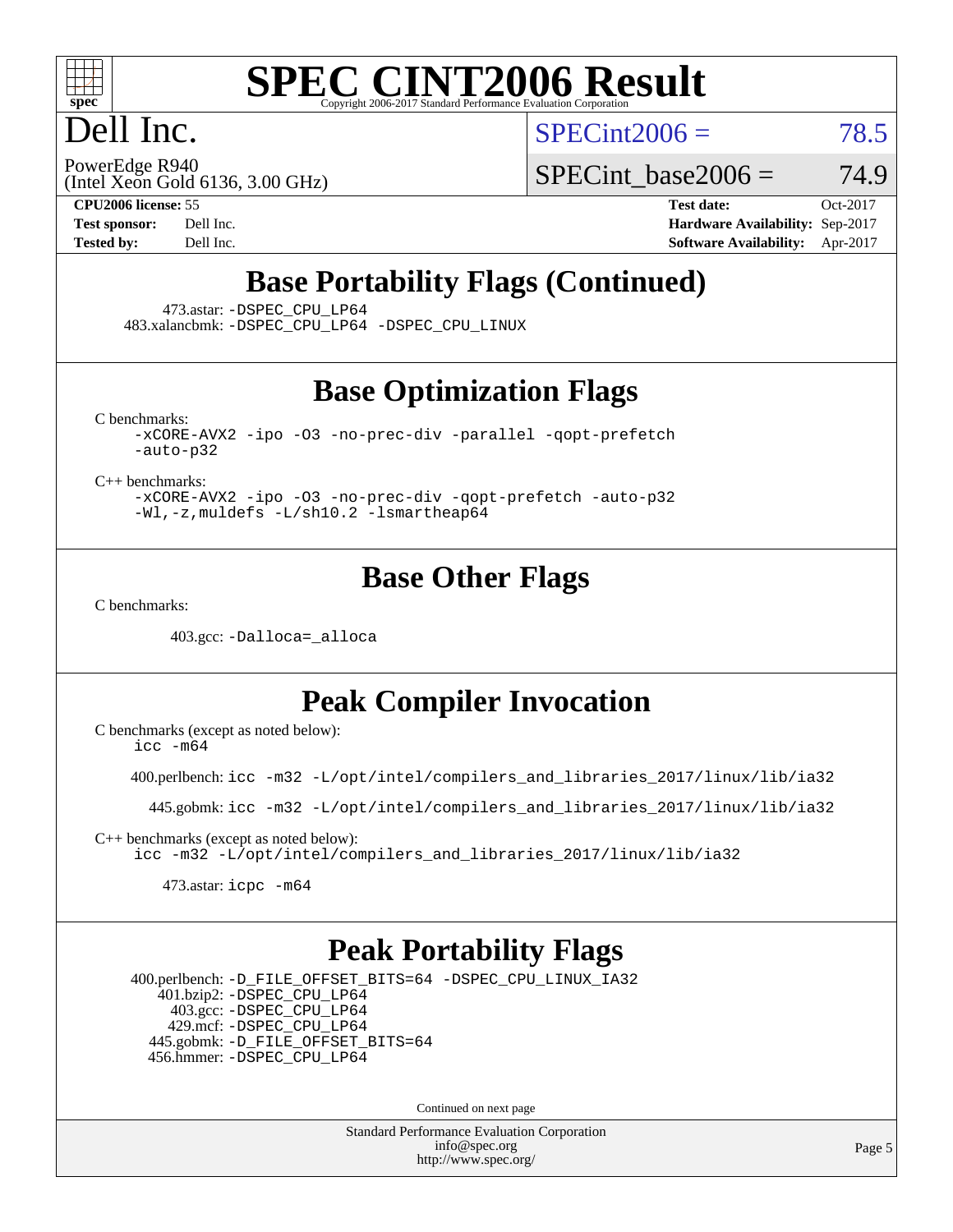

### **[SPEC CINT2006 Result](http://www.spec.org/auto/cpu2006/Docs/result-fields.html#SPECCINT2006Result)** Copyright 2006-2017 Standard Performance Evaluation O

# Dell Inc.

 $SPECint2006 = 78.5$  $SPECint2006 = 78.5$ 

(Intel Xeon Gold 6136, 3.00 GHz) PowerEdge R940

SPECint base2006 =  $74.9$ 

**[CPU2006 license:](http://www.spec.org/auto/cpu2006/Docs/result-fields.html#CPU2006license)** 55 **[Test date:](http://www.spec.org/auto/cpu2006/Docs/result-fields.html#Testdate)** Oct-2017 **[Test sponsor:](http://www.spec.org/auto/cpu2006/Docs/result-fields.html#Testsponsor)** Dell Inc. **[Hardware Availability:](http://www.spec.org/auto/cpu2006/Docs/result-fields.html#HardwareAvailability)** Sep-2017 **[Tested by:](http://www.spec.org/auto/cpu2006/Docs/result-fields.html#Testedby)** Dell Inc. **[Software Availability:](http://www.spec.org/auto/cpu2006/Docs/result-fields.html#SoftwareAvailability)** Apr-2017

# **[Peak Portability Flags \(Continued\)](http://www.spec.org/auto/cpu2006/Docs/result-fields.html#PeakPortabilityFlags)**

 458.sjeng: [-DSPEC\\_CPU\\_LP64](http://www.spec.org/cpu2006/results/res2017q4/cpu2006-20171114-50551.flags.html#suite_peakPORTABILITY458_sjeng_DSPEC_CPU_LP64) 462.libquantum: [-DSPEC\\_CPU\\_LP64](http://www.spec.org/cpu2006/results/res2017q4/cpu2006-20171114-50551.flags.html#suite_peakPORTABILITY462_libquantum_DSPEC_CPU_LP64) [-DSPEC\\_CPU\\_LINUX](http://www.spec.org/cpu2006/results/res2017q4/cpu2006-20171114-50551.flags.html#b462.libquantum_peakCPORTABILITY_DSPEC_CPU_LINUX) 464.h264ref: [-DSPEC\\_CPU\\_LP64](http://www.spec.org/cpu2006/results/res2017q4/cpu2006-20171114-50551.flags.html#suite_peakPORTABILITY464_h264ref_DSPEC_CPU_LP64) 471.omnetpp: [-D\\_FILE\\_OFFSET\\_BITS=64](http://www.spec.org/cpu2006/results/res2017q4/cpu2006-20171114-50551.flags.html#user_peakPORTABILITY471_omnetpp_file_offset_bits_64_438cf9856305ebd76870a2c6dc2689ab) 473.astar: [-DSPEC\\_CPU\\_LP64](http://www.spec.org/cpu2006/results/res2017q4/cpu2006-20171114-50551.flags.html#suite_peakPORTABILITY473_astar_DSPEC_CPU_LP64) 483.xalancbmk: [-D\\_FILE\\_OFFSET\\_BITS=64](http://www.spec.org/cpu2006/results/res2017q4/cpu2006-20171114-50551.flags.html#user_peakPORTABILITY483_xalancbmk_file_offset_bits_64_438cf9856305ebd76870a2c6dc2689ab) [-DSPEC\\_CPU\\_LINUX](http://www.spec.org/cpu2006/results/res2017q4/cpu2006-20171114-50551.flags.html#b483.xalancbmk_peakCXXPORTABILITY_DSPEC_CPU_LINUX)

# **[Peak Optimization Flags](http://www.spec.org/auto/cpu2006/Docs/result-fields.html#PeakOptimizationFlags)**

[C benchmarks](http://www.spec.org/auto/cpu2006/Docs/result-fields.html#Cbenchmarks):

```
Standard Performance Evaluation Corporation
     400.perlbench: -prof-gen(pass 1) -prof-use(pass 2) -xCORE-AVX2(pass 2)
                -par-num-threads=1-ipo-O3(pass 2)-no-prec-div(pass 2) -qopt-prefetch
        401.bzip2: -prof-gen(pass 1) -prof-use(pass 2) -xCORE-AVX2(pass 2)
                -par-num-threads=1-ipo-O3(pass 2)-no-prec-div -auto-ilp32 -qopt-prefetch
         403.gcc: -xCORE-AVX2 -ipo -O3 -no-prec-div -inline-calloc
                -qopt-malloc-options=3 -auto-ilp32
         429.mcf: -xCORE-AVX2 -ipo -O3 -no-prec-div -parallel
               -qopt-prefetch -auto-p32
       445.gobmk: -prof-gen(pass 1) -prof-use(pass 2) -xCORE-AVX2(pass 2)
                -par-num-threads=1(pass 1) -ipo(pass 2) -O3(pass 2)
                -no-prec-div(pass 2)
       456.hmmer: basepeak = yes
        458.sjeng: -prof-gen(pass 1) -prof-use(pass 2) -xCORE-AVX2(pass 2)
                -par-num-threads=1(pass 1) -ipo(pass 2) -O3(pass 2)
               -no-prec-div(pass 2) -unroll4
   462.libquantum: basepeak = yes
     464.h264ref: basepeak = yes
C++ benchmarks: 
      471.omnetpp: -prof-gen(pass 1) -prof-use(pass 2) -xCORE-AVX2(pass 2)
               -par-num-threads=1-ipo-O3(pass 2)-no-prec-div(pass 2) -qopt-ra-region-strategy=block
                -Wl,-z,muldefs -L/sh10.2 -lsmartheap
         473.astar: -xCORE-AVX2 -ipo -O3 -no-prec-div -qopt-prefetch
                -auto-p32 -Wl,-z,muldefs -L/sh10.2 -lsmartheap64
                                      Continued on next page
```